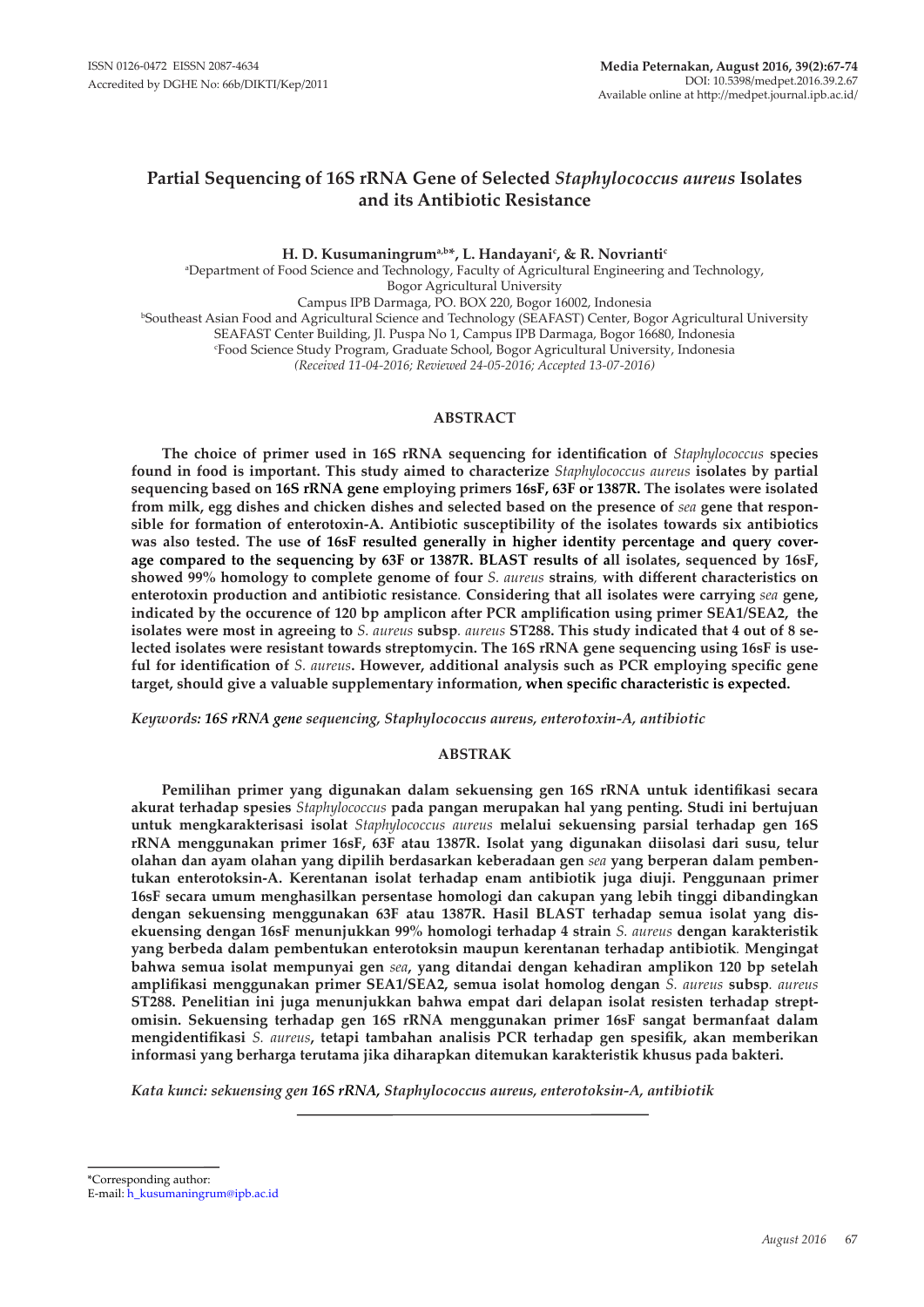### **INTRODUCTION**

Staphylococcal food poisoning is occurred when people consume food contaminated by *Staphylococcus aureus* that produce enterotoxins. Various staphylococcal enterotoxins (SE) incriminated in staphylococcal food poisoning have been reported. They were SEA, SEB, SEC, SED and SEE, and recently new serological types of SEs (SEG, SEH, SEI, SEJ, SEK, SEL, SEM, SEN, SEO, SEP, SEQ, SER and SEU) were also identified (Argudin *et al*., 2010; Xie *et al*. 2011, Roussel *et al*., 2015). Staphylococcal enterotoxins-A (SEA), which is found on most food poisoning by *S. aureus*, is expressed in the mid-exponential phase, and its gene appears to be transferred by temperate bacteriophage (Argudin *et al*., 2010). The prevalence and genetic diversity of *S. aureus* has been investigated in raw and pasteurized milk (Rall *et al*., 2008), ready-to-eat foods (Huong *et al*., 2010), milk and food product (Salasia *et al*., 2011), and street-vend foods (Rohinishree & Negi, 2011). For epidemiological purposes, the accuracy of identification of *Staphylococcus* species isolated from various food products is critical. In this regard, molecular characterization is reported to be more accurate (Becker *et al*., 2004) than phenotypic identification (Rohinishree & Negi, 2011). The 16S rRNA gene is extensively used as taxonomic marker molecules during molecular characterization (Janda & Abott, 2007), particularly during the sequence analysis for differentiating species and sub species of bacteria (Rohinishree & Negi, 2011).

Generally, during sequencing analysis, the DNA target is firstly amplified using a pair primers followed by the sequencing using a single primer (SenGupta & Cookson, 2010). Identification based on highly conserved genes such as 16S rRNA usually uses long sequences primers ( $\geq 500$  bp to about 1500 bp) (Janda & Abbott, 2007), although species specific shorter sequences can also be applied. For this purposes, universal primers for amplification of 16S rRNA genes are widely available, such as primers 63F and 1387R (1350bp) (Marchesi *et al*., 1998) and 27f and 1492r (Frank *et al*., 2008). Relatively shorter primer, i.e. 16sF and 16sR3 were also used (Lee *et al*., 2007). Since the choice of primers will affect the diversity of bacterial species that will be detected (Fredriksson *et al*., 2013), in this study three different primers targeting the 16S rRNA gene, i.e. 16sF, 63F and 1387R, was used separately to sequence DNA of selected *S. aureus* isolates from milk, egg dishes and chicken dishes. Milk, egg dishes and chicken dishes were reported contaminated by *S. aureus* in previous study (Handayani *et al*., 2014).

Furthermore, as information on the spreading of antibiotic resistance strains among *S. aureus* in food is also important, the antibiotic susceptibility testing of the isolates against antibiotics was also conducted in this study. The antibiotics tested were antibiotics that usually used to control human infections as well as to control and treat infections on farms. Many *S. aureus* strains that demonstrated resistance to different antibiotics were isolated from hospitals (Schmitz *et al*., 1999; Brown & Ngeno, 2007; Xie *et al*., 2011), hospital waste waters (Thompson *et al*., 2012), as well as from animal based food product, such as raw milk and dairy products (Jamali *et al*., 2015), poultry retail meat (Teramoto *et al*., 2016), and goat milk powder (Xing *et al*., 2016).

#### **MATERIALS AND METHODS**

### **Bacterial Strain and Isolates**

The wild-type of *S. aureus* from raw milk (S1, S4 and S10), egg dishes (TB1), sautéed chicken cuts (UA2 and UA13) and chicken cuts satay (SJ1 and SJ4) were isolated in previous study (Handayani *et al*., 2014). *S. aureus* ATCC 25923 was used as a reference bacterium. All bacteria were grown in a tryptic soy broth or agar (Difco Laboratory, Detroit, MI, U.S.A.), and incubated at  $37^{\circ}$ C for 18h-24h. For confirmation, the isolates were spread onto Baird-Parker Agar (Oxoid Ltd., Hampshire, UK) supplemented with egg-yolk tellurite. Plates were incubated at 37°C for 18-24 h, thereafter the colonies were picked and streaked on Mannitol Salt Agar (Oxoid Ltd., Hampshire, UK). Typical colonies were then tested for production of catalase using Staphylase test kit (Oxoid Ltd., Hampshire, UK) and biochemical identification using API Staph (bioMérieux Inc., North Carolina, USA) according to manufacturer's instructions.

### **DNA Extraction**

Genomic DNA was isolated as described previously by Mason *et al.* (2001) with slight modification, as reported by Handayani *et al*. (2014), i.e. lysostaphin (10 mg/mL) was substituted by lysozyme (Bio Basic Canada Inc., Ontario, Canada) solution (10 mg/ml). The concentration of genomic DNA was determined by the Spectrophotometer UV -1800 (Shimadzu, Japan) at 260 nm while the quality was assessed based on the ration of the reading at 260/280 nm. The integrity of the DNA was checked by running in 1.5% agarose gel at 75V for 40 min electrophoresis (Bio-Rad Laboratories Pte. Ltd, Singapore).

### **Detection of 16S rRNA and** *Sea* **Gene by PCR**

The amplification of the gene encoding 16S rRNA and *sea* was performed using primers listed in Table 1 at Thermal Cycler 2720 (Applied Biosystems, California, USA). PCR master mix consisted of 12.5 µL of DreamTaq Green master mix (Thermo Fisher Scientific, Massachusetts, USA), 1 µL of each primer (10  $\mu$ M), 2  $\mu$ L of DNA template, and 8.5  $\mu$ L nuclease free water (Thermo Fisher Scientific, Massachusetts, USA). Cycling parameters were one denaturation cycle for 5 min at 95°C and 30 amplification cycles for denaturation (1 min at 95°C), annealing (1 min at 55°), extension (1 min at 72°C) and termination for 5 min at 72°C, adopted from Lee *et al.* (2007). The amplification products were visualized on 2% agarose gel (Thermo Fisher Scientific, Massachusetts, USA) by electrophoresis (Bio-Rad, Bio-Rad Laboratories Pte. Ltd., Singapore) at 75 V for 40 min.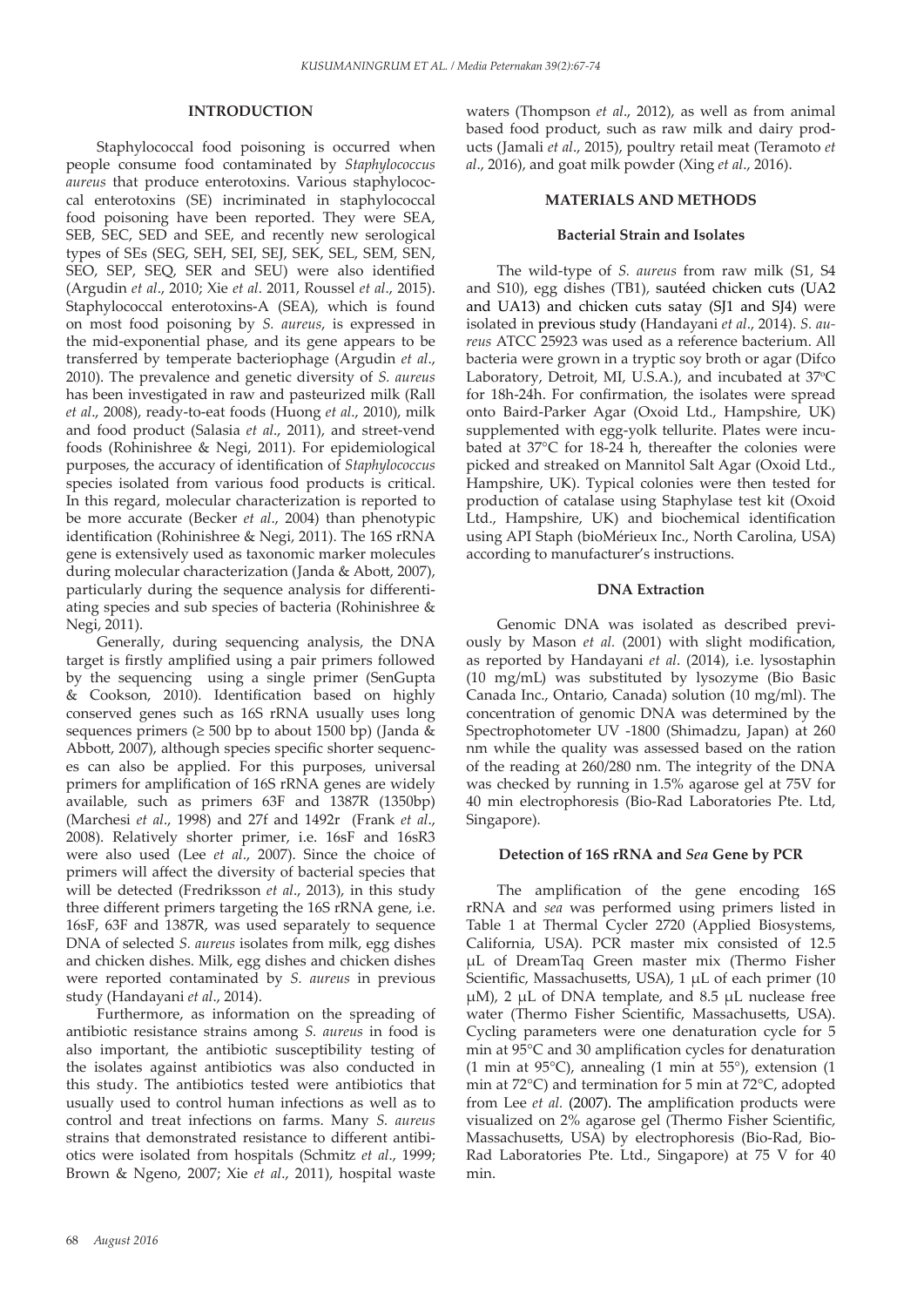| Gene             | Primer           | Sequence $(5' \rightarrow 3')$ | PCR product of<br>partial sequence | Temperature<br>annealing $({}^{\circ}C)$ |
|------------------|------------------|--------------------------------|------------------------------------|------------------------------------------|
| sea <sup>a</sup> | SEA1             | <b>TTGGAAACGGTTAAAACGAA</b>    | 120bp                              | 62.1                                     |
|                  | SEA <sub>2</sub> | GAACCTTCCCATCAAAAACA           |                                    | 64.2                                     |
| $16S rRNA^a$     | 16sF             | CCGCCTGGGGAGTACG               | 240bp                              | 70.1                                     |
|                  | $16$ s $R3$      | AAGGGTTGCGCTCGTTGC             |                                    | 69.1                                     |
| $16S$ rRNAb      | 63F              | CAGGCCTAACACATGCAAGTC          | 1350bp                             | 70.8                                     |
| (universal)      | 1387R            | GGGCGGWGTGTACAAGGC             |                                    | 70.7                                     |

| Table 1. Nucleotide sequences of primers used in PCR analysis |  |  |  |
|---------------------------------------------------------------|--|--|--|
|---------------------------------------------------------------|--|--|--|

Note: <sup>*a*</sup> Lee *et al.* (2007); <sup>*b*</sup> Marchesi *et al.* (1998).

#### **Sequence Analysis of 16S rRNA Gene**

The genotypic characterization of bacteria isolates was made through partial sequence analysis of 16S rRNA gene, using single primer 16sF, 63F, or 1387R. The PCR products that were amplified with primers 16sF/16sR3 were sequenced using primer 16sF. The PCR products amplified with primers 63F/1387R were sequenced using primer 63F and 1387R separately. The process of DNA sequencing was conducted by BigDye Applied Biosystem sequencer engine model 3730 at Macrogen inc., Singapore. Partial sequence data obtained, in FASTA format, was then submitted to the BLAST process at NCBI (National Center for Biotechnology Information) database for the identification of isolates (http://blast.ncbi.nlm.nih.gov/ Blast.cgi). The BLAST process was conducted using nucleotide collection searching setting (nr/nt) with *Staphylococcus aureus* subsp. *aureus* (taxid:46170) as organism of choice. The sequencing results were then compared to the reported 16S rRNA gene sequences of *Staphylococcus* species available in the GenBank database. The isolates were identified based on the highest homology percentages to the reported sequences.

#### **Antimicrobial Susceptibility Testing**

Antimicrobial susceptibility was tested according to the guidelines of the Clinical Laboratory Standards Institute (CLSI, 2012) using the disk diffusion technique with commercially available discs (Oxoid). The antimicrobials and concentrations in micrograms tested were gentamicin (10 mcg), streptomycin (10 mcg), kanamycin (30 mcg), chloramphenicol (30 mcg), tetracycline (30 mcg), and oxytetracycline (30 mcg). The inhibition zones, in mm, were measured in duplicate and scored as sensitive, intermediate susceptibility and resistant according to the CLSI recommendations, e.g. >19, 15-18 and <14 for tetracycline; >18, 13-17 and <12 for chloramphenicol; etcetera (CLSI, 2014). Gentamicin 10 μg S ≥15 13–14 ≤12; Kanamycin 30 μg ≥18 14–17 ≤13; Streptomycin 10 μg ≥15 12–14 ≤11; Chloramphenicol 30 μg ≥18 13–17 ≤12; Tetracycline 30 μg ≥19 15–18 ≤14 (CLSI, 2014).

### **RESULTS**

#### **Genotypic Characteristic of Isolates**

Ten isolates of 78 presumptive *S. aureus* isolates were positive for *S. aureus* (Handayani *et al*., 2014). Eight of these isolates were reconfirmed in this study carrying *sea* gene that responsible for formation of staphylococcal enterotoxin-A (SEA). The presence of *sea* gene was indicated by the occurrence of 120 bp amplicon, after PCR amplification using primer SEA1/SEA2 (Table 2). The reference strain, *S. aureus* ATCC 25923, did not show this gene. In addition to the work of Handayani *et al*. (2014), all isolates also demonstrated 1350 bp amplicon after amplification by 63F/1387R primer (universal primer). The amplified PCR products of some isolates are shown in Figure 1.

The BLAST results are listed in Table 3. Sequencing by primer 16sF resulted in high identity percentages (almost all achieved 99%) towards the existing genome of *S. aureus* strains found in database of NCBI GenBank, in comparison to the sequencing by 63F and 1387R. Sequencing by 63F showed similarity to *S. aureus* strains in a range between 94% and 99%, while by 1387R in a range of 90% to 99%. In addition, using 16sF also resulted in low E-value. The lower the E-value, or the closer it

Table 2. Characteristics of *S. aureus* isolates

| Isolate         | Sources                 | Coagulase          | sea<br>120bp | 16S rRNA<br>240bp  | 16S rRNA<br>1350bp |
|-----------------|-------------------------|--------------------|--------------|--------------------|--------------------|
| S <sub>1</sub>  | raw milk                | $^{+}$             | $\ddot{}$    | $^{+}$             | $^{+}$             |
| S <sub>4</sub>  | raw milk                | $^{+}$             | $\ddot{}$    | $^{+}$             | $^{+}$             |
| S <sub>10</sub> | raw milk                | $^{+}$             | $\ddot{}$    | $^{+}$             | $^{+}$             |
| TB1             | egg dishes              | $^{+}$             | $\ddot{}$    | $^{+}$             | $^{+}$             |
| UA1             | sautéed<br>chicken cuts | $^{+}$             | $\ddot{}$    | $^{+}$             | $^{+}$             |
| $U_A2$          | sautéed<br>chicken cuts | $^{+}$             | $\ddot{}$    | $^{+}$             | $^{+}$             |
| <b>UA13</b>     | sautéed<br>chicken cuts | $^{+}$             | $\ddot{}$    | $^{+}$             | $^{+}$             |
| SJ <sub>1</sub> | chicken cuts<br>satay   | $^{+}$             | $\ddot{}$    | $^{+}$             | $^{+}$             |
| SJ <sub>4</sub> | chicken cuts<br>satay   | $^{+}$             | $\ddot{}$    | $^{+}$             | $^{+}$             |
| S. aureus       | <b>ATCC 25923</b>       | $\hskip 0.025cm +$ |              | $\hskip 0.025cm +$ | $^{+}$             |

Note:  $+$ : positive results,  $-$ : negative results.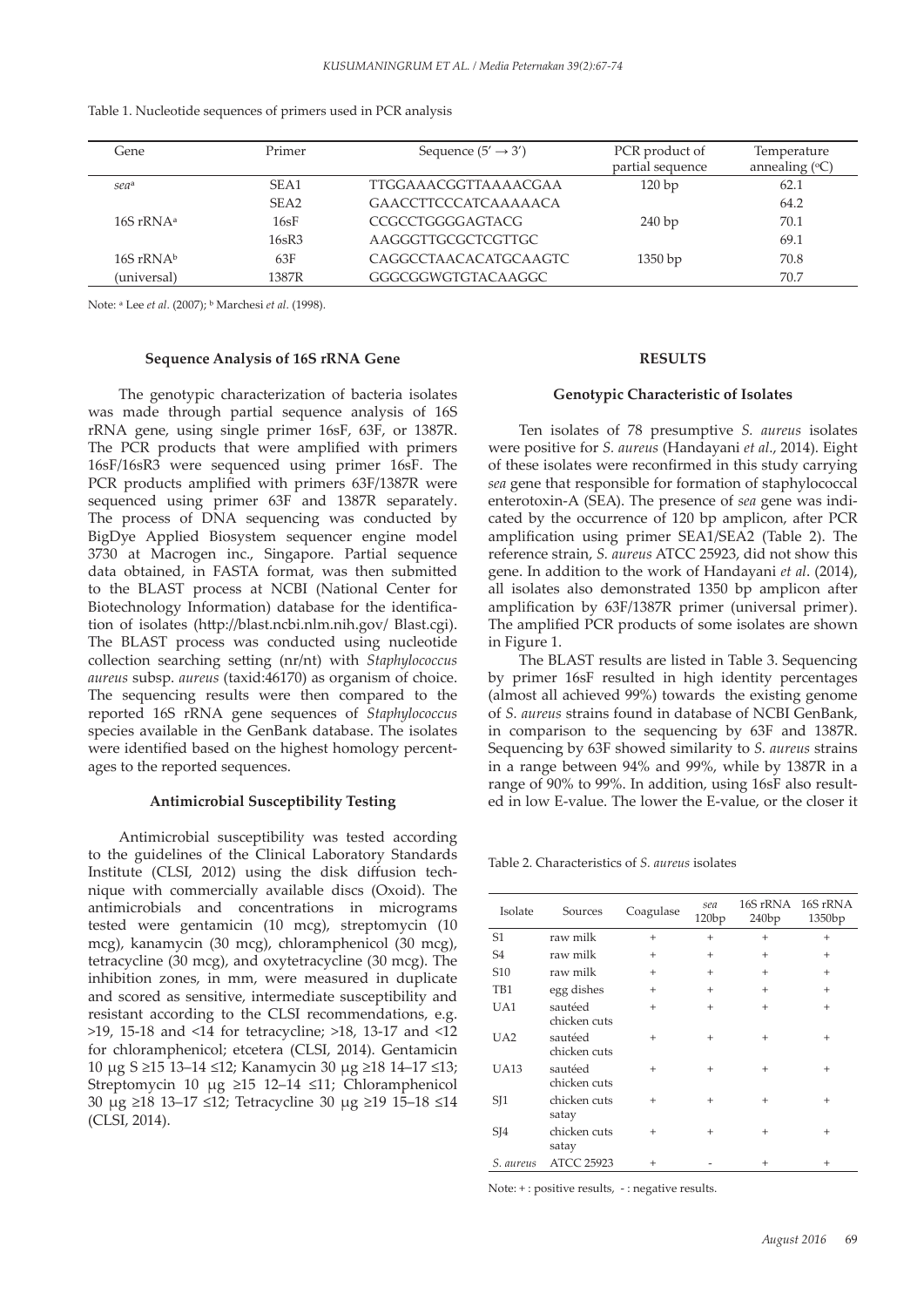

 $\frac{1}{2}$ Figure 1. PCR products of partial sequence of 16S rRNA amplified by primer (A) 16sF/16sR3, (B) SEA1/SEA2, and (C) 63F/1387R. M=<br>DNA ladder 1= ATCC 25923-2=S10-3=LIA13-4=SII-5=TBI DNA ladder, 1= ATCC 25923, 2=S10, 3=UA13, 4=SJI, 5=TBI.

is to zero, the match is more significant (Pearson, *et al*., as to zero, the matter is more significant (Fearson, *et ut.*,  $2014$ ). The expect value (E) is a parameter that describes the number of hits one can "expect" to see by chance when searching a database of a particular size.

As shown in Table 3, by sequencing using primer 16sF, all isolates demonstrated 99% homology to the sequence of genome of 4 strains of *S. aureus.* They were *S. aureus* strain MSSA476, *S. aureus* subsp. *aureus* ST772- MRSA-V strain DAR4145, *S. aureus* subsp. *aureus* DSM 20231, and *S. aureus* subsp. *aureus* ST288 (isolate 10338, 10497, 15532, 16035, 18341, 18412 and 18583). Strain MSSA476, DAR4145 and DSM 20231 do not produce enterotoxin-A, as reported at accession BX571857.1, CP010526.1 and CP011526.1, respectively (NCBI, 2016). On the other hand, *S. aureus* subsp. *aureus* ST288 isolates 10338, 10497, 15532, 16035, 18341, 18412 and 18583 are known as enterotoxin-A producer. Complement of the genome for the enterotoxin-A gene (entA) of *S. aureus* subsp. *aureus* ST288 isolate 10338, 10497, 15532, 16035, 18341, 18412 and 18583 are shown in Table 4. Since all isolates were detected carrying *sea* gene (Table 2), the isolates were in agreeing to *S. aureus* subsp. *aureus* ST288 that able to form enterotoxin-A. The present study has been indicating that sequencing with 16S rRNA as gene target has been successfully identifying the isolates to specific strains. Additional PCR analysis employing SEA1/SEA2 primers increased accuracy of characterization of the isolates.

#### **Antibiotic Resistance Among the Isolates**

Four isolates showed resistance to streptomycin (Table 5). All isolates, however, were susceptible to gentamycin and oxytetracycline. Interestingly, the resistant strains to streptomycin were isolated from different food sources, i.e. from milk (S10), egg dishes (TB1), sautéed chicken cuts (UA13) and chicken cuts satay (SJ1). Next to resistance to streptomycin, isolate TB1 showed also intermediate resistance to kanamycin, chloramphenicol and tetracycline.

#### **DISCUSSION**

Among the SEs, SEA is reported as the most common cause of staphylococcal food poisoning worldwide, but the involvement of other SEs has been also found. SEA is considered as the main cause of staphylococcal food poisoning, probably due to its high resistance to proteolytic enzymes (Argudin *et al*., 2010). In the present study, all (eight) isolates were identified carrying *sea* gene, suggesting the potential risk of these strains due to production of SEA. Another study conducted in Indonesia by Salasia *et al.* (2011), however, did not find this gene in 11 food isolates (i.e. fermented milk product, sausage, meat ball, cakes and cheese), but found *seb, sec, see* and *seg* genes. They found, however, *sea* gene in 5 isolates of 19 milk isolates.

Regarding the sequencing results, as predicted, the use of 3 different primers resulted in various identity percentages. Sequencing by primer 16sF (5'-CCGCCTGGGGAGTACG-3') resulted in higher identity percentages (almost all achieved 99%) towards the existing genome of *S. aureus* strains in comparison to the sequencing by 63F (5'-CAGGCCTAACACATGCAAGTC-3') and 1387R (5'-GGGCGGWGTGTACAA GGC-3'). As was presented in Table 3, sequencing by 16sF also resulted in higher query coverage than that achieved by 63F and 1387R, except for isolate SJ4. These results highlighted that 16S rRNA sequencing by short sequence could provide sufficient identification amongst *S. aureus* strain. The 16sF has been used before to detect 16S rRNA genes of *S. aureus* isolates from food sample (Lee *et al*., 2007; Lee & Park 2016).

This study found that all isolates demonstrated 99% homology to the sequence genome of 4 strains of *S. aureus* by sequencing using primer 16sF*.* Based on 22 the highest total score of the BLAST results, all isolates showed similarity to the genome of *S. aureus* strain MSSA476 and *S. aureus* subsp. *aureus* ST772-MRSA-V strain DAR4145. Strain MSSA476 is an invasive community acquired methicillin-susceptible *S. aureus* (Holden *et al.* 2004). On the other hand strain DAR4145 is a multidrug resistant strain of ST772-MRSA-V (Steinig *et*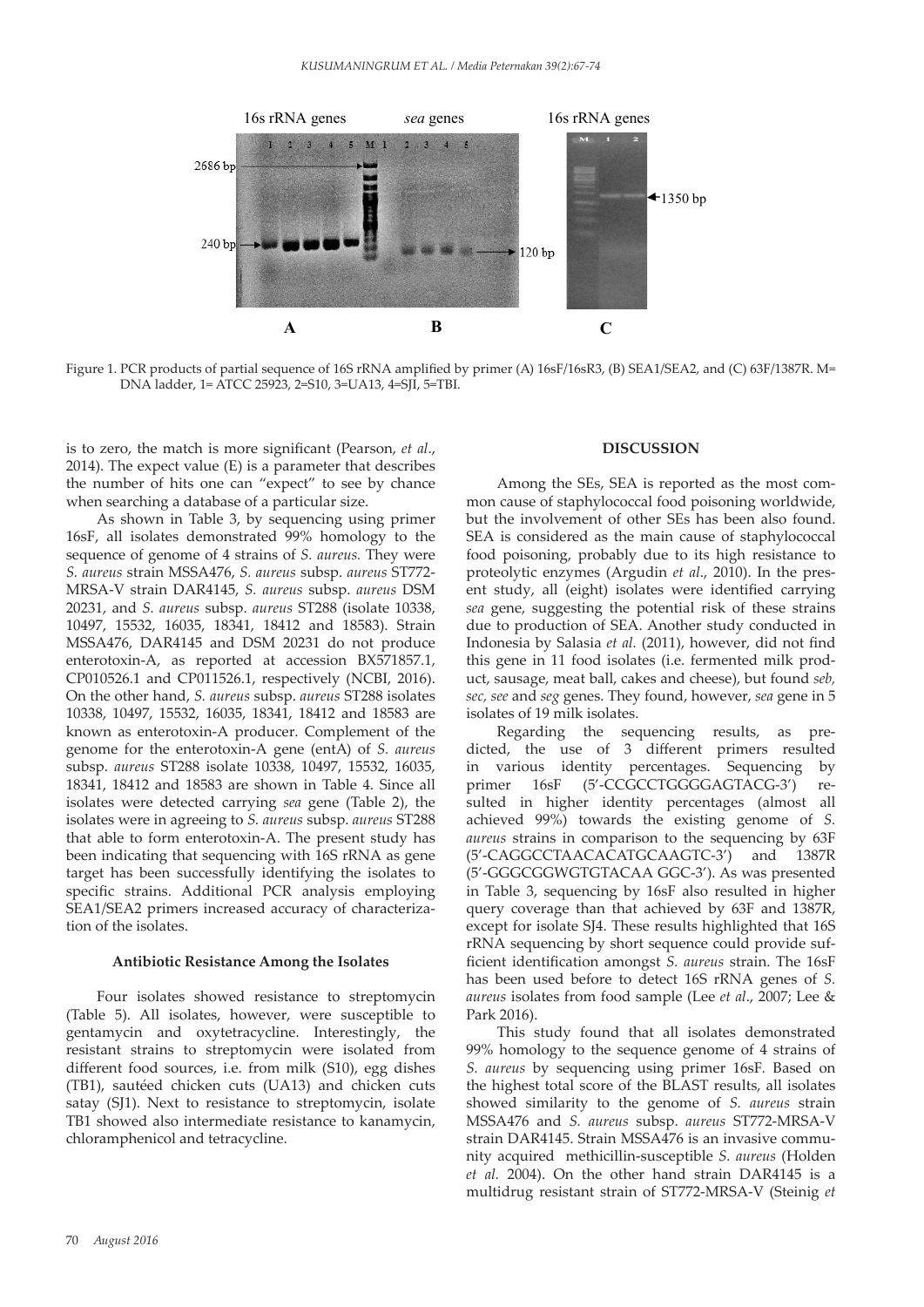Table 3. Query length, E value, identity percentages, query coverage and total score of the sequencing results towards homologous sequences found in the NCBI GenBank database after the BLAST process

|                            |        |                  | Sequenced by 63F |        |       | Sequenced by 1387R |                  |       | Sequenced by 16sF |                                                                                                                                 |         |            |       |       |       |
|----------------------------|--------|------------------|------------------|--------|-------|--------------------|------------------|-------|-------------------|---------------------------------------------------------------------------------------------------------------------------------|---------|------------|-------|-------|-------|
| Isolates                   | Query  | E                | $\%$             | Query  | Total | Query              | Ε                | $\%$  | Query             | Total                                                                                                                           | Query   | E          | $\%$  | Query | Total |
|                            | length | Value            | Iden-            | cover  | score | length             | Value            | Iden- | cover             | score                                                                                                                           | length  | Value      | Iden- | cover | score |
|                            | (bp)   |                  | tity             | $(\%)$ |       | (bp)               |                  | tity  | (%)               | Homologous sequence: S. aureus strain MSSA476, complete genome                                                                  | (bp)    |            | tity  | (%)   |       |
| SJ1                        | 1263   | $\mathbf{0}$     | 94               | 91     | 10820 | 1232               | $\boldsymbol{0}$ | 90    | 90                | 8793                                                                                                                            | 210     | 2e-97      | 99    | 93    | 2117  |
| SJ4                        | 1126   | $\overline{0}$   | 97               | 96     | 10798 | 1272               | $\boldsymbol{0}$ | 97    | 98                | 12349                                                                                                                           | 216     | 2e-99      | 99    | 94    | 2161  |
| S <sub>1</sub>             | 1573   | $\mathbf{0}$     | 98               | 82     | 12853 | 1509               | $\boldsymbol{0}$ | 98    | 82                | 12853                                                                                                                           | 215     | 4e-101     | 99    | 95    | 2195  |
| S <sub>4</sub>             | 1251   | $\mathbf{0}$     | 98               | 92     | 11906 | 938                | $\mathbf{0}$     | 99    | 90                | 9075                                                                                                                            | 217     | 4e-101     | 99    | 94    | 2195  |
| S <sub>10</sub>            | 1504   | $\mathbf{0}$     | 98               | 87     | 13679 | 1489               | $\mathbf{0}$     | 99    | 86                | 13529                                                                                                                           | 215     | 9e-102     | 99    | 95    | 2206  |
| TB1                        | 1514   | $\mathbf{0}$     | 97               | 87     | 13424 | 1353               | $\mathbf{0}$     | 98    | 95                | 13618                                                                                                                           | 212     | 2e-98      | 99    | 95    | 2139  |
| UA <sub>2</sub>            | 1331   | $\mathbf{0}$     | 97               | 93     | 12560 | 1372               | $\mathbf{0}$     | 98    | 93                | 13119                                                                                                                           | 217     | 4e-101     | 99    | 94    | 2195  |
| <b>UA13</b>                | 1350   | $\Omega$         | 99               | 94     | 13590 | 1345               | $\mathbf{0}$     | 98    | 95                | 13507                                                                                                                           | 212     | 2e-98      | 99    | 95    | 2139  |
|                            |        |                  |                  |        |       |                    |                  |       |                   | Homologous sequence: S. aureus subsp. aureus ST772-MRSA-V, strain DAR4145, complete genome                                      |         |            |       |       |       |
| SJ1                        | 1263   | $\mathbf{0}$     | 94               | 91     | 10820 | 1232               | $\boldsymbol{0}$ | 90    | 90                | 8787                                                                                                                            | 210     | 2e-97      | 99    | 93    | 2117  |
| SJ4                        | 1126   | $\mathbf{0}$     | 97               | 96     | 10793 | 1272               | $\boldsymbol{0}$ | 97    | 98                | 12344                                                                                                                           | 216     | 2e-99      | 99    | 94    | 2161  |
| S <sub>1</sub>             | 1573   | $\mathbf{0}$     | 97               | 84     | 13330 | 1509               | $\mathbf{0}$     | 98    | 82                | 12853                                                                                                                           | 215     | 4e-101     | 99    | 95    | 2195  |
| S <sub>4</sub>             | 1251   | $\mathbf{0}$     | 98               | 92     | 11912 | 938                | $\mathbf{0}$     | 99    | 90                | 9070                                                                                                                            | 217     | 4e-101     | 99    | 94    | 2195  |
| S <sub>10</sub>            | 1504   | $\mathbf{0}$     | 98               | 87     | 13684 | 1489               | $\theta$         | 99    | 86                | 13529                                                                                                                           | 215     | $9 - e102$ | 99    | 95    | 2206  |
| TB1                        | 1514   | $\mathbf{0}$     | 97               | 87     | 13430 | 1353               | $\boldsymbol{0}$ | 98    | 95                | 13618                                                                                                                           | 212     | 2e-98      | 99    | 95    | 2139  |
| UA <sub>2</sub>            | 1331   | $\mathbf{0}$     | 97               | 93     | 12565 | 1372               | $\mathbf{0}$     | 98    | 93                | 13119                                                                                                                           | 217     | 4e-101     | 99    | 94    | 2195  |
| <b>UA13</b>                | 1350   | $\Omega$         | 99               | 94     | 13596 | 1345               | $\mathbf{0}$     | 98    | 95                | 13507                                                                                                                           | 212     | 2e-98      | 99    | 95    | 2139  |
|                            |        |                  |                  |        |       |                    |                  |       |                   | Homologous sequence: S. aureus subsp. aureus ST288, isolate 10338, 10497, 15532, 16035, 18341, 18412 and 18583, complete genome |         |            |       |       |       |
| SJ1                        | 1263   | $\boldsymbol{0}$ | 94               | 91     | 9009  | 1232               | $\boldsymbol{0}$ | 90    | 90                | 7329                                                                                                                            | 210     | 2e-97      | 99    | 93    | 1756  |
| SJ4                        | 1126   | $\mathbf{0}$     | 97               | 96     | 8991  | 1272               | $\mathbf{0}$     | 96    | 98                | 10274                                                                                                                           | 216     | 2e-99      | 99    | 94    | 1793  |
| S1                         | 1573   | $\mathbf{0}$     | 97               | 84     | 11092 | 1509               | $\mathbf{0}$     | 98    | 82                | 10699                                                                                                                           | 215     | 4e-101     | 99    | 95    | 1820  |
| S <sub>4</sub>             | 1251   | $\mathbf{0}$     | 98               | 92     | 9911  | 938                | $\mathbf{0}$     | 99    | 90                | 7558                                                                                                                            | 217     | 4e-101     | 99    | 94    | 1820  |
| S <sub>10</sub>            | 1504   | $\overline{0}$   | 98               | 87     | 11388 | 1489               | $\mathbf{0}$     | 99    | 86                | 11262                                                                                                                           | 215     | 9e-102     | 99    | 95    | 1830  |
| TB1                        | 1514   | $\mathbf{0}$     | 97               | 87     | 11175 | 1353               | $\mathbf{0}$     | 98    | 95                | 11336                                                                                                                           | 212     | 2e-98      | 99    | 95    | 1774  |
| UA <sub>2</sub>            | 1331   | $\Omega$         | 97               | 93     | 10455 | 1372               | $\mathbf{0}$     | 98    | 93                | 10921                                                                                                                           | 217     | 4e-101     | 99    | 94    | 1820  |
| <b>UA13</b>                | 1350   | $\mathbf{0}$     | 99               | 94     | 11314 | 1345               | $\mathbf{0}$     | 98    | 95                | 11244                                                                                                                           | 212     | 2e-98      | 99    | 95    | 1774  |
|                            |        |                  |                  |        |       |                    |                  |       |                   | Homologous sequence: S. aureus subsp. aureus DSM 20231, complete genome                                                         |         |            |       |       |       |
| SJ1                        | 1263   | $\mathbf{0}$     | 94               | 91     | 10820 | 1232               | $\mathbf{0}$     | 90    | 90                | 8794                                                                                                                            | 210     | 2e-97      | 99    | 93    | 2106  |
| SJ4                        | 1126   | $\mathbf{0}$     | 97               | 96     | 10798 | 1272               | $\boldsymbol{0}$ | 96    | 98                | 12338                                                                                                                           | 216     | 2e-99      | 99    | 94    | 2150  |
| S <sub>1</sub>             | 1573   | $\mathbf{0}$     | 97               | 84     | 13319 | 1509               | $\boldsymbol{0}$ | 98    | 82                | 12848                                                                                                                           | 215     | 4e-101     | 99    | 95    | 2183  |
| S <sub>4</sub>             | 1251   | $\mathbf{0}$     | 99               | 92     | 11900 | 938                | $\mathbf{0}$     | 99    | 90                | 9070                                                                                                                            | 217     | 4e-101     | 99    | 94    | 2183  |
| S <sub>10</sub>            | 1504   | $\mathbf{0}$     | 98               | 87     | 13673 | 1489               | $\mathbf{0}$     | 99    | 86                | 13524                                                                                                                           | 215     | 9e-102     | 99    | 95    | 2195  |
| TB1                        | 1514   | $\mathbf{0}$     | 97               | 87     | 13418 | 1353               | $\mathbf{0}$     | 98    | 95                | 13612                                                                                                                           | 212     | 2e-98      | 99    | 95    | 2128  |
| UA <sub>2</sub>            | 1331   | $\mathbf{0}$     | 97               | 93     | 12554 | 1372               | $\mathbf{0}$     | 98    | 93                | 13114                                                                                                                           | 217     | 4e-101     | 99    | 94    | 2183  |
| <b>UA13</b>                | 1350   | $\mathbf{0}$     | 99               | 94     | 13585 | 1345               | $\mathbf{0}$     | 98    | 95                | 13502                                                                                                                           | 212     | 2e-98      | 99    | 95    | 2128  |
|                            |        |                  |                  |        |       |                    |                  |       |                   | Homologous sequence: S. aureus subsp. aureus strain ATCC25923, complete genome                                                  |         |            |       |       |       |
| SJ1                        | 1263   | $\boldsymbol{0}$ | 94               | 91     | 10826 | 1232               | $\boldsymbol{0}$ | 90    | 90                | 8782                                                                                                                            | 210     | 10e-96     | 98    | 93    | 2095  |
| SJ4                        | 1126   | $\boldsymbol{0}$ | 97               | 96     | 10804 | 1272               | $\boldsymbol{0}$ | 96    | 98                | 12338                                                                                                                           | 216     | 8e-98      | 98    | 94    | 2139  |
| $\ensuremath{\mathrm{S}}1$ | 1573   | $\mathbf{0}$     | 97               | 84     | 13313 | 1509               | $\boldsymbol{0}$ | 98    | 82                | 12848                                                                                                                           | 215     | 2e-99      | 99    | 95    | 2172  |
| ${\rm S4}$                 | 1251   | $\boldsymbol{0}$ | 98               | 92     | 11895 | 938                | $\boldsymbol{0}$ | 99    | 90                | 9058                                                                                                                            | $217\,$ | 2e-99      | 99    | 94    | 2172  |
| ${\sf S10}$                | 1504   | $\boldsymbol{0}$ | 98               | 87     | 13668 | 1489               | $\boldsymbol{0}$ | 99    | 86                | 13524                                                                                                                           | $215\,$ | 4e-100     | 99    | 95    | 2183  |
| TB1                        | 1514   | $\boldsymbol{0}$ | 97               | 87     | 13413 | 1353               | $\boldsymbol{0}$ | 98    | 95                | 13612                                                                                                                           | 212     | 10e-97     | 98    | 95    | 2117  |
| UA <sub>2</sub>            | 1331   | $\boldsymbol{0}$ | 97               | 93     | 12549 | 1372               | $\boldsymbol{0}$ | 98    | 93                | 13114                                                                                                                           | 217     | 2e-99      | 99    | 94    | 2172  |
| <b>UA13</b>                | 1350   | $\boldsymbol{0}$ | 99               | 94     | 13579 | 1345               | $\boldsymbol{0}$ | 98    | 95                | 13502                                                                                                                           | 212     | 10e-97     | 98    | 95    | 2117  |

*al*., 2015). These results suggested that the isolates in this study showed equal likelihood whether they were corresponding to the MRSA or the MSSA. This finding is possible since these strains also occupied many people in Indonesia. Recent epidemiological study showed MRSA carriage rate of 4.3%, and MSSA carriage rate of 1.5% among 1,502 patients in hospitals in Java and Bali (Santosaningsih *et al*., 2014).

Furthermore, all isolates which were sequenced by 16sF also showed 99% homology to the sequence genome of *S. aureus* subsp*. aureus* ST288, a highly transmissible methicillin-resistant *S. aureus* (Vogel *et al*., 2012) that produce enterotoxin-A. The occurrence of strain ST228 were notified for long periods. Conceicao *et al*., (2007) reported that strain ST239-MRSA-III was replaced by both strain ST5-MRSA-II and ST228-MRSA-I between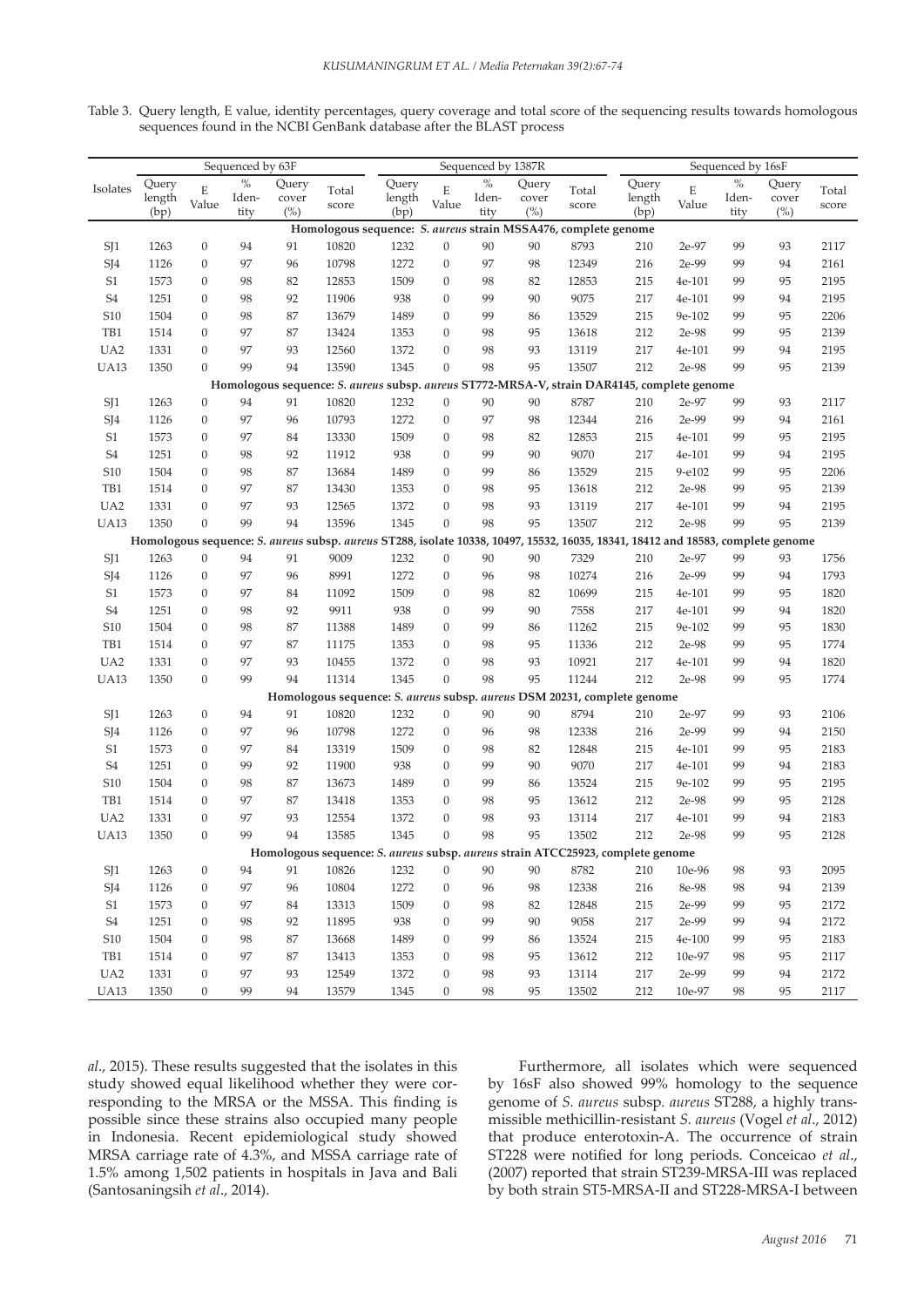| Isolate | Accession  | Complement for the enterotoxin<br>A gene | Source*                                      |
|---------|------------|------------------------------------------|----------------------------------------------|
| 10388   | HE579059.1 | 1988966.1989738                          | http://www.ncbi.nlm.nih.gov/nuccore/HE579059 |
| 10497   | HE579061.1 | 19889531989726                           | http://www.ncbi.nlm.nih.gov/nuccore/HE579061 |
| 15532   | HE579063.1 | 19892661990039                           | http://www.ncbi.nlm.nih.gov/nuccore/HE579063 |
| 16035   | HE579065.1 | 1988898.1989671                          | http://www.ncbi.nlm.nih.gov/nuccore/HE579065 |
| 18341   | HE579069.1 | 19889521989725                           | http://www.ncbi.nlm.nih.gov/nuccore/HE579069 |
| 18412   | HE579071.1 | 19887181989491                           | http://www.ncbi.nlm.nih.gov/nuccore/HE579071 |
| 18583   | HE579073.1 | 1988770.1989543                          | http://www.ncbi.nlm.nih.gov/nuccore/HE579073 |

Table 4. Accession and complement of the genome for the enterotoxin-A gene (entA) of *S. aureus* subsp. *aureus* ST288, isolate 10338, 10497, 15532, 16035, 18341, 18412 and 18583

Note: \* Last accessed [5 April 2016]

Table 5. Antibiotic susceptibility of *S. aureus* isolates

| Isolate         | Sources              | Gentamicin | Streptomycin | Kanamycin | Chloramphenicol Tetracycline Oxytetracycline |  |
|-----------------|----------------------|------------|--------------|-----------|----------------------------------------------|--|
| S <sub>1</sub>  | raw milk             |            |              |           |                                              |  |
| S <sub>4</sub>  | raw milk             |            |              |           |                                              |  |
| S <sub>10</sub> | raw milk             |            |              |           |                                              |  |
| TB1             | egg dishes           |            |              |           |                                              |  |
| UA1             | sautéed chicken cuts |            |              |           |                                              |  |
| U <sub>A2</sub> | sautéed chicken cuts |            |              |           |                                              |  |
| <b>UA13</b>     | sautéed chicken cuts |            |              |           |                                              |  |
| S <sub>I</sub>  | chicken cuts satay   |            |              |           |                                              |  |
| SJ <sub>4</sub> | chicken cuts satay   |            |              |           |                                              |  |

Note: S: Sensitive, I: Intermediate, R: Resistance, determined by diameter zone of inhibition in mm. Gentamicin: S ≥15, I 13–14, R ≤12; Kanamycin: S ≥18, I 14–17, R ≤13; Streptomycin S ≥15, I 12–14, R ≤11; Chloramphenicol S ≥18, I 13–17, R ≤12; Tetracyclines S ≥19, I 15–18, R ≤14 (CLSI, 2014).

1994 and 2004 in Hungary. A study conducted in hospitals in a relative small geographic area in Switzerland also observed that several MRSA clones (ST5-MRSA-II, ST45-MRSA-IV, ST228-MRSA-I and ST247-MRSA-I) were present over a period of 8 years from 1997 to 2004 (Blanc *et al*., 2007). More recently, Vogel *et al.* (2012) compared the whole genome of eight ST228 isolates recovered between 2001 and 2008 that spread over ten years in a tertiary care hospital in Switzerland. These reports suggested that the spreading of ST228 strain was confirmed.

As discused above, when sequenced by 16sF all isolates showed good homology (99%) to some strains found in the NCBI GenBank data base with different characteristics on its antibiotic resistance. Next to this characteristic, the coresponding strains also showed differences on capability to form enterotoxin. Strain MSSA476 and DAR4145, as well as strain DSM 20231 did not produce enterotoxin-A (NCBI, 2016). On the other hand, *S. aureus* subsp. *aureus* ST288 isolate 10338, 10497, 15532, 16035, 18341, 18412 and 18583 are known as enterotoxin-A producers. Therefore, additional information to confirm the presence of a gene that responsible for formation of enterotoxin-A is considerably important. Since all selected isolates were confirmed carrying *sea* gene, indicated by the presence of 120 bp amplicon after PCR amplification using primer SEA1 and SEA2 as presented in Table 2, all isolates were most in agreeing with *S. aureus* subsp*. aureus* ST288. The *sea* gene is 771 bp in size encoding an enterotoxin A precursor of 257 amino acid residues (Huang *et al*., 1987). Specific primers SEA1 and SEA2 were frequently used in PCR analysis to detect the presence of *sea* gene in *S. aureus* isolates from food, such as in raw and pasteurized milk (Rall *et al*., 2008); Kérouanton *et al*., 2007) and ready-to-eat Kimbap (Lee *et al*., 2007). Specific PCR primers have commonly been employed to confirm the presence or absence of specific characteristics associated with target microorganisms such as virulence factors.

Next to genotypic characteristic, information on antibiotic resistance amongst *S. aureus* strains found in food is also important for surveillance and epidemiology study. This study found that four isolates from different food sources (from milk, egg dishes, sautéed chicken cuts and chicken cuts satay) were resistant to streptomycin. Streptomycin resistance among *S. aureus* isolates was also reported in other study. Jamali *et al.*  (2015) found that amongst *S. aureus* isolates from raw milk and dairy products (n=328), 5.8% demonstrated resistance to streptomycin, 4% to kanamycin, 3.7% to chloramphenicol, and 2.1% to gentamicin. Most isolates were resistant to tetracycline (56.1%) followed by to penicillin (47.3%). The high percentage of resistant isolates to these last two antibiotics could be due to the widespread use of these antibiotics to control and treat infections on dairy farms (Jamali *et al.,* 2015). Moreover, the fact that streptomycin resistant strains were found in milk, egg dishes and chicken dishes indicated possible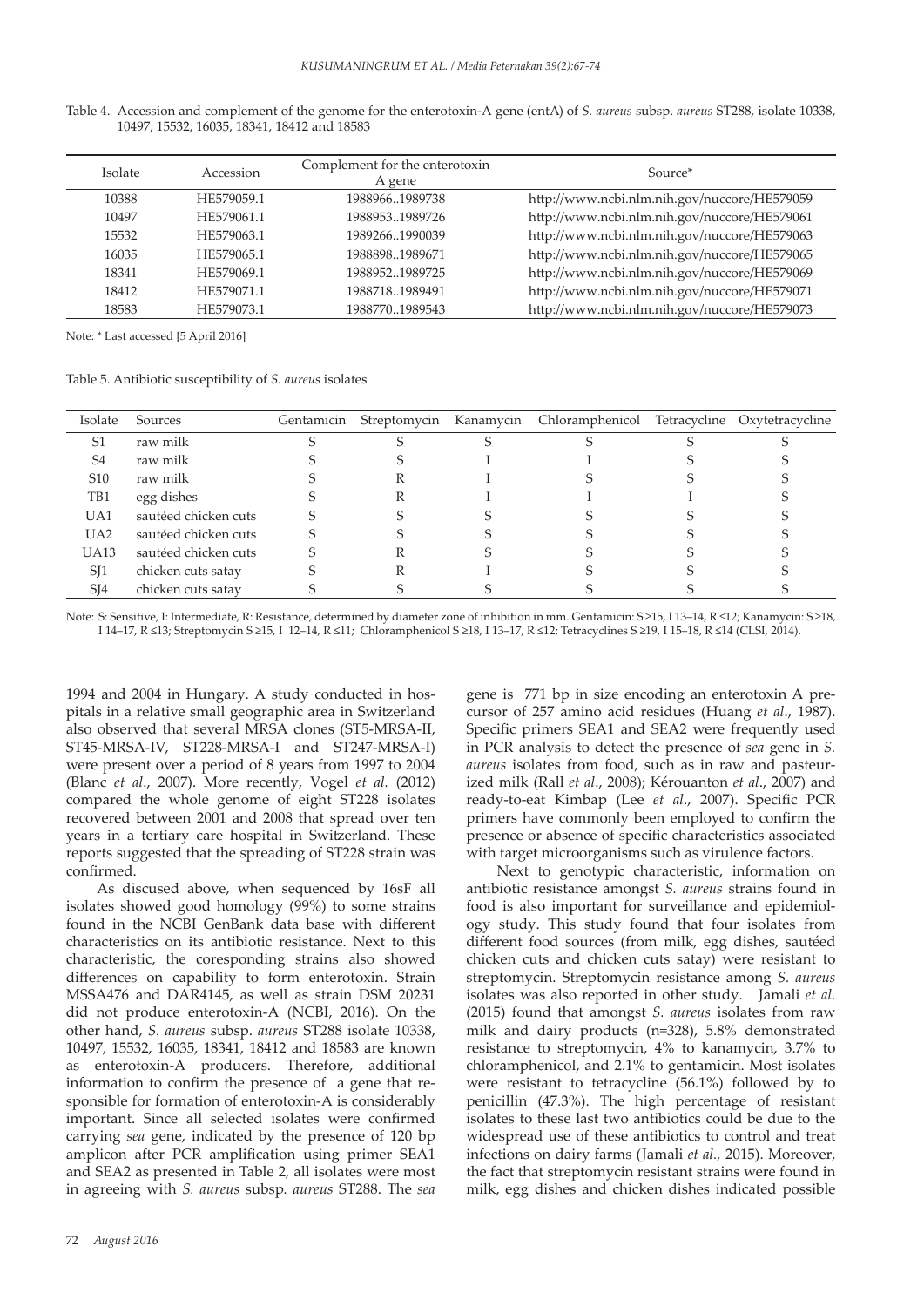occurrence of cross contamination from human or food vendor. Schmitz *et al.* (1999) found that 21% of the *S. aureus* isolates (n=699) collected from different hospitals in Europe were resistant to streptomycin. They also found, however, 23% of the *S. aureus* isolates were resistant to gentamycin, 29% to tobramycin, and 31% to kanamycin. In more recent study, Onwubiko & Sadiq (2011) also found that 55.8% of *S. aureus* from clinical isolates in a tertiary health institution in North-western Nigeria (n= 129) showed resistance to streptomycin, 68.8% to tetracycline, 38.1% to chloramphenicol, and 7.6% to gentamycin. The spreading of *S. aureus* strains that resistant to antibiotics has become a global concern. Continued surveillance of *S. aureus* producing enterotoxin-A in milk, egg and poultry food products at genotypic levels is necessary to understand and limit further increases of staphylococcal food poisoning incidences.

#### **CONCLUSION**

This study has demonstrated that in order to increase the accuracy of the identification results, next to the sequencing of *S. aureus* targeting 16S rRNA gene, PCR analysis using specific primer is considerably important. All eight isolates were carrying *sea* gene, detected by PCR analysis, indicating that they can produce staphylococcal enterotoxin-A. Genotypic characterization of the selected strains by sequencing using 16sF, showed agreeing to the sequence genome of *S. aureus* subsp. *aureus* ST288 that also produce enterotoxin-A. This study also found that 4 of 8 selected isolates were resistant to streptomycin.

#### **ACKNOWLEDGEMENT**

This work was funded by The Directorate General of Higher Education, Ministry of Education and Culture of Indonesia, through the University Excellent Research (PUPT) Competitive Research Grant 2013-2014.

#### **REFERENCES**

- **Argudín, M. A., M. C. Mendoza, & M. R. Rodicio.** 2010. Food poisoning and *Sta-phylococcus aureus* enterotoxins. Toxins. 2: 1751-1773. http://dx.doi.org/10.3390/toxins2071751
- **Becker, K., D. Harmsen, A. Mellmann, M. Christian, P. Schumann, G. Peters, & C. von Eiff.** 2004. Development and evaluation of a quality–controlled ribosomal sequence database for 16S ribosomal DNA–based identification of *Staphylococcus* species. J. Clin. Microbiol. 42: 4988-4995. http://dx.doi.org/10.1128/JCM.42.11.4988-4995.2004
- **Blanc, D. S., C. Petignat, A. Wenger, G. Kuhn, Y. Vallet, D. Fracheboud, S. Trachsel, M. Reymond, N. Troillet, H. H. Siegrist, S. Oeuvray, M. Bes, J. Etienne, J. Bille, P. Francioli, & G. Zanetti.** 2007. Changing molecular epidemiology of methicillin resistant *Staphylococcus aureus* in a small geographic area over an eight-year period. J. Clin. Microbiol. 45: 3729-3736. http://dx.doi.org/10.1128/JCM.00511-07
- **Brown, P. D. & C. Ngeno.** 2007. Antimicrobial resistance in clinical isolates of *Staphylococcus aureus* from hospital and community sources in southern Jamaica. Int. J. Infect. Dis. 11: 220-225. http://dx.doi.org/10.1016/j.ijid.2006.04.005
- **CLSI, Clinical and Laboratory Standards Institute.** 2012. Performance Standards for Antimicrobial Disk Susceptibility

Tests; Approved Standard—Eleventh Edition. CLSI document M02-A11. Wayne, Pennsylvania 19087 USA.

- **CLSI, Clinical and Laboratory Standards Institute.** 2014. Performance Standards for Antimicrobial Susceptibility Testing, Twenty-Fourth Informational Supplement. CLSI document M100-S24. Wayne, Pennsylvania 19087 USA.
- **Conceicao, T., M. Aires-de-Sousa, M. Fuzi, A. Toth, J. Paszti, E. Ungvari, W. B. van Leeuwen, A. van Belkum, H. Grundmann, & H. de Lencastre.** 2007. Replacement of methicillin-resistant *Staphylococcus aureus* clones in Hungary over time: a 10-year surveillance study. Clin. Microbiol. Infect. 13: 971–979. http://dx.doi.org/10.1111/j.1469- 0691.2007.01794.x
- **Frank, J. A., C. I. Reich, S. Sharma, J. S. Weisbaum, B. A. Wilson, & G. J. Olsen.** 2008. Critical evaluation of two primers commonly used for amplification of bacterial 16S rRNA genes. Appl. Environ. Microbiol. 74: 2461–2470. http:// dx.doi.org/10.1128/AEM.02272-07
- **Fredriksson, N. J., M. Hermansson, & B. M. Wilén.** 2013. The choice of PCR primers has great impact on assessments of bacterial community diversity and dynamics in a wastewater treatment plant. PLoS ONE 8: e76431. http://journals. plos.org/plosone/article?id=10.1371/journal.pone.0076431. [20 December 2015]. http://dx.doi.org/10.1371/journal. pone.0076431
- **Handayani, L., D. N. Faridah, & H. D. Kusumaningrum.** 2014. Staphylococcal enterotoxin A gene-carrying *Staphylococcus aureus* isolated from foods and its control by crude alkaloid from papaya leaves. J. Food Prot. 77: 1992-1997. http:// dx.doi.org/10.4315/0362-028X.JFP-13-483
- **Holden M.T., E. J. Feil, J. A. Lindsay, S. J. Peacock, N. P. Day, M. C. Enright, T. J. Foster, C. E. Moore, L. Hurst, R. Atkin, et al.** 2004. Complete genomes of two clinical *Staphylococcus aureus* strains: Evidence for the rapid evolution of virulence and drug resistance. PNAS. 101: 9786-9791. http://www.ncbi.nlm.nih.gov/pmc/articles/ PMC470752/pdf/019786.pdf. [20 October 2015]. http:// dx.doi.org/10.1073/pnas.0402521101
- **Huang, I. Y., J. L. Hughes, M. S. Bergdoll, & E. J. Schantz.** 1987. Complete amino acid sequence of staphylococcal enterotoxin A. J. Biol. Chem. 262: 7006-7013.
- **Huong, B. T. M., Z. H. Mahmud, S. B. Neogi, A. Kassu, N. V. Nhien, A. Mohammad, M. Yamato, F. Ota, N. T. Lam, H. T. A. Dao, & N. C. Khan.** 2010. Toxigenicity and genetic diversity of *Staphylococcus aureus* isolated from Vietnamese ready-to-eat foods. Food Cont. 21: 166–171. http://dx.doi. org/10.1016/j.foodcont.2009.05.001
- **Jamali, H., M. Paydar, B. Radmehr, S. Ismail, & A. Dadrasnia.** 2015. Prevalence and antimicrobial resistance of *Staphylococcus aureus* isolated from raw milk and dairy products. Food Cont. 54: 383-388. http://dx.doi.org/10.1016/j.foodcont.2015.02.013
- **Janda, J. M. & S. L. Abott.** 2007. 16S rRNA gene sequencing for bacterial identification in the diagnostic laboratory: pluses, perils, and pitfalls. J. Clin. Microbiol. 45: 2761–2764. http:// dx.doi.org/10.1128/JCM.01228-07
- **Kérouanton, A., J. A. Hennekinne, C. Letertre, L. Petit, O. Chesneau, A. Brisabois, & M. L. D. Buyser.** 2007. Characterization of *Staphylococcus aureus* strains associated with food poisoning outbreaks in France. Int. J. Food Microbiol. 115: 369-375. http://dx.doi.org/10.1016/j.ijfoodmicro.2006.10.050
- **Kim B., H. Yi, J. Chun, & C. Cha.** 2014. Genome sequence of type strain of *Staphylococcus aureus* subsp. aureus. Gut Pathogens 6:6. http://gutpathogens.biomedcentral.com/ articles/10.1186/1757-4749-6-6. [20 December 2015]. http:// dx.doi.org/10.1186/1757-4749-6-6
- **Lee, Y. D., B. Y. Moon, J. H. Park, H. I. Chang, & W. J. Kim.** 2007. Expression of enterotoxin genes in *Staphylococcus au-*